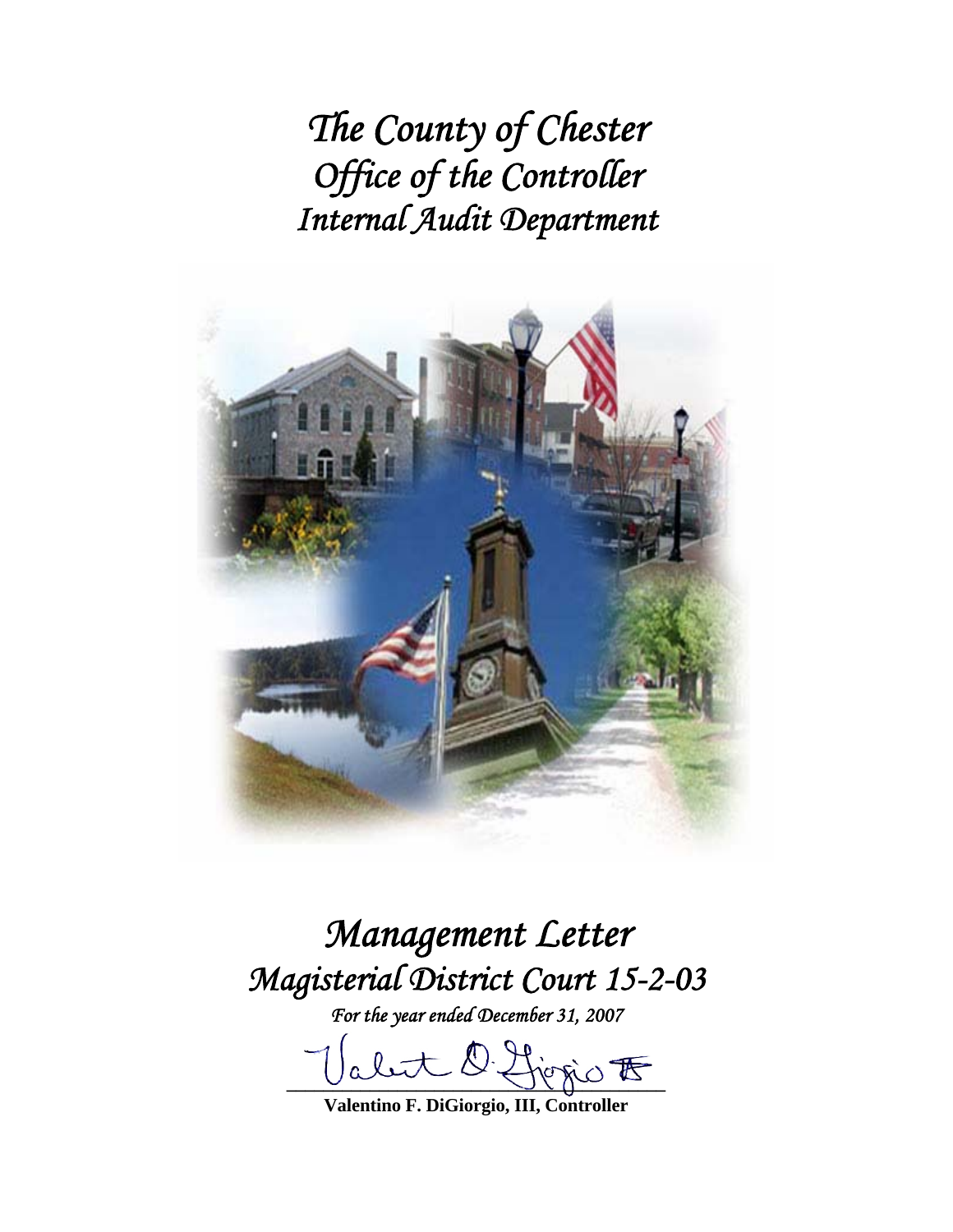## **To: Magisterial District Judge William Kraut**

## *Introduction*

On October 9, 2008, Internal Audit completed an audit of Magisterial District Court 15-2-03 (*District Court*). Carissa M. Petrelia was the auditor-in-charge. Internal Audit is required by County Code to review district courts annually to ensure compliance with policies and procedures mandated by the Administrative Office of Pennsylvania Courts and/or District Judge Administration and to assess their overall internal control structure. The scope of our audit included a review of the following:

- Cash and Petty Cash
- Undisbursed Funds
- Cash Receipts
- Manual Receipts
- Cash Disbursements
- Voided Transactions
- Overall Compliance.

## *Executive Summary*

The management and staff of the *District Court* are, in all material respects, in compliance with policies and procedures set forth by the Administrative Office of Pennsylvania Courts and directives imposed by District Judge Administration. Internal Audit noted no significant deficiencies or material weaknesses in the overall internal control structure.

Internal Audit did, however, note several matters of a lesser significance involving internal controls and compliance with policies and procedures. These matters have all been included within this Management Letter. Based on Internal Audit's testing and observations, it is our opinion that these deficiencies are not the result of negligence or deliberate misconduct, but are instead the consequence of one or more of the following:

- Oversights
- Human error

We would like to thank the management and staff of the *District Court* for their cooperation and assistance during the course of this audit. We have provided herein a copy of our "Audit Findings" and "Recommendations" for your review and comment.

Please feel free to contact our office at (610) 344-6064 should you have any questions or concerns.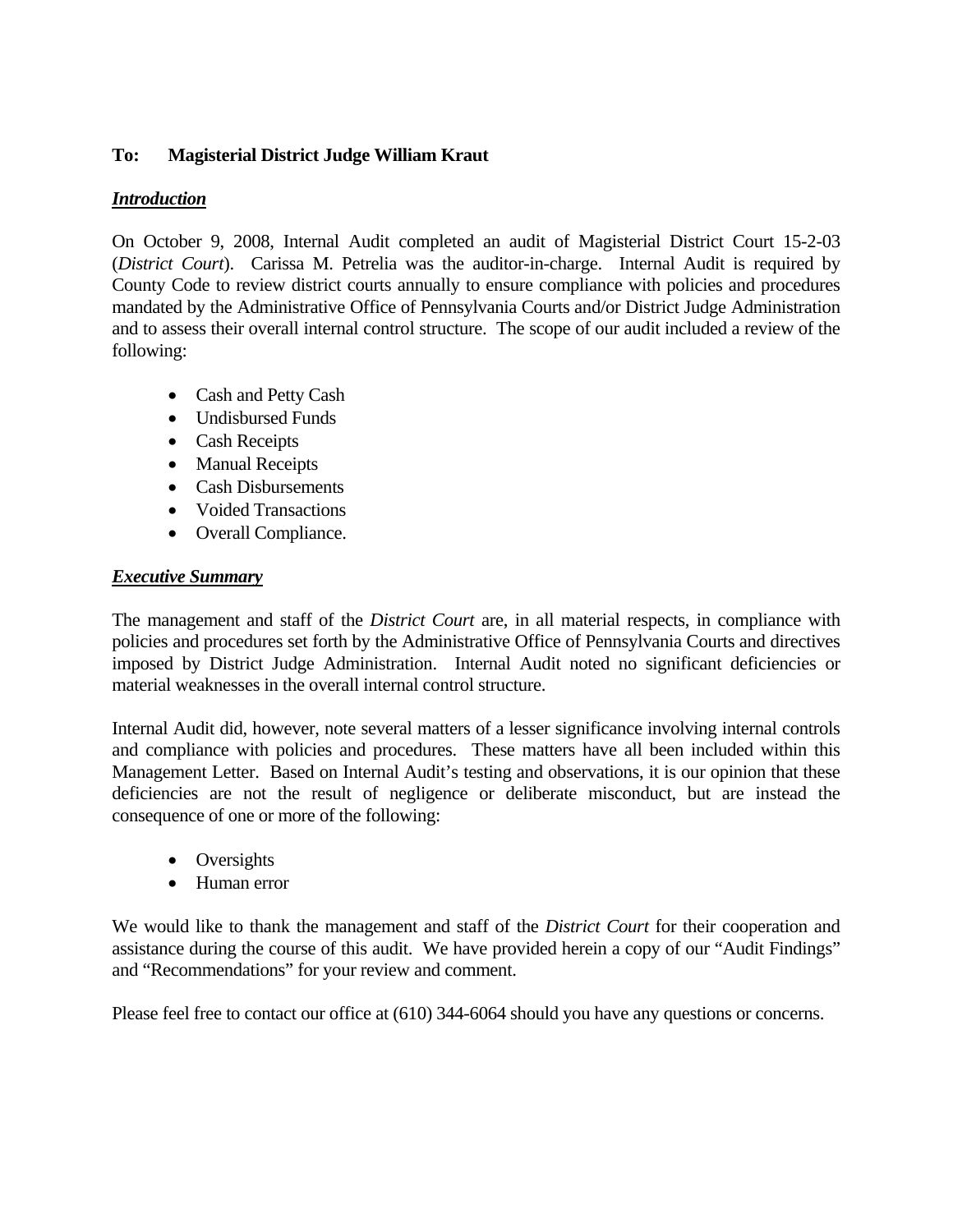## **MAGISTERIAL DISTRICT COURT 15-2-03**

## **FINDINGS AND RECOMMENDATIONS**

## **FOR THE YEAR ENDED DECEMBER 31, 2007**

## **I. INTERNAL CONTROL FINDINGS AND RECOMMENDATIONS**

#### Reconciliation

#### Finding 1: Cash Adjustments

Internal Audit noted that FYE 2006 the bank did not automatically transfer \$33.90 IOTA interest to the State. This caused the *District Court* to have credit IOTA adjustments with no corresponding debit IOTA adjustments. The *District Court's* Office Manger did contact the bank to make them aware that the transfer needed to be done, however, the bank has not transferred the IOTA interest as of yet. The bank is to transfer IOTA interest totaling \$33.90 to the State, therefore allowing the *District Court* to process debit IOTA adjustments to the corresponding credit IOTA adjustments.

#### Recommendation

Internal Audit recommends that the *District Court* again get in touch with the bank and explain that \$33.90 IOTA interest is to be transferred to the State.

#### *Auditee Response*

*A letter was sent to First National Bank and Management at the bank was made aware of this problem. A response from the bank has been received and the interest will be taken care of with the September statement by the bank.* 

#### Finding 2: Daily Deposits

Internal Audit noted that a deposit from September, 2007 was left outstanding until January, 2008.

#### Recommendation

Internal Audit recommends that the *District Court* exercise greater care when performing the monthend bank account reconciliation. Deposits, with the exception of deposits in transit, should never be left outstanding.

#### *Auditee Response*

*Greater care will be taken with the month-end statement. This issue stemmed from a \$0.50 credit card error.*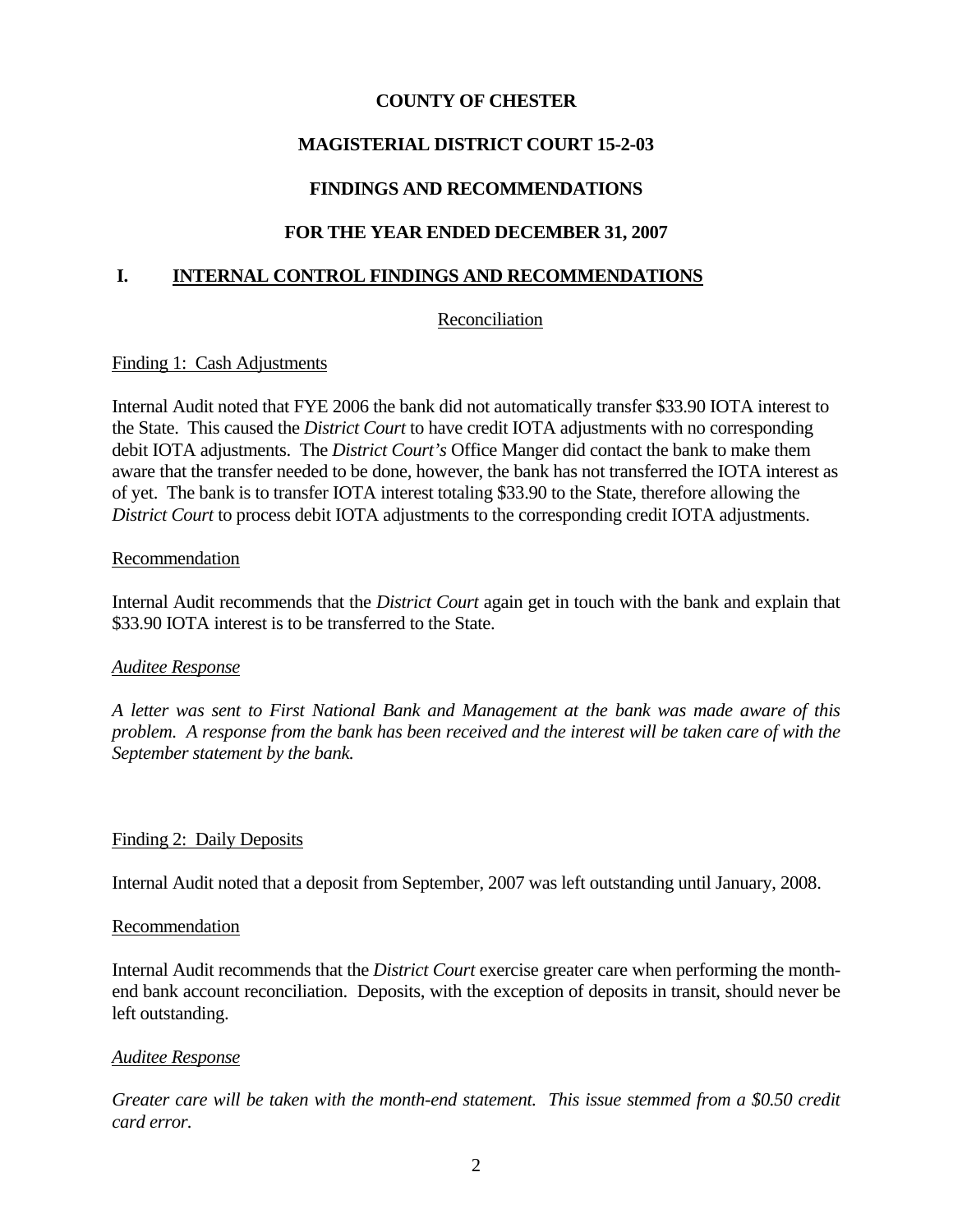## **MAGISTERIAL DISTRICT COURT 15-2-03**

## **FINDINGS AND RECOMMENDATIONS**

## **FOR THE YEAR ENDED DECEMBER 31, 2007**

## **II. COMPLIANCE WITH POLICIES AND PROCEDURES**

In order to test compliance with all applicable policies and procedures, Internal Audit selected a statistical sample of 25 case files out of a total population of 5,910 case files created in 2007. In addition, we performed other related tests of cash receipts, cash disbursements, manual receipts, undisbursed funds, and voided transactions. Sample size for the tested areas was determined through a risk assessment analysis based on the results of the *District Court's* prior year audit and current year caseload. We believe the results of our tests are representative of the entire population on the basis of accepted audit sampling principles.

#### Finding 1: Undisbursed Funds

Internal Audit noted the following:

• In 2 instances, funds were not disbursed/applied in a timely manner.

#### Recommendation

Internal Audit recommends that *District Court* management review/monitor the Undisbursed Funds Report on a monthly basis to ensure that funds are properly disbursed/applied in a timely manner.

#### *Auditee Response*

*The staff has been spoken to and greater care will be taken with this procedure in the future.* 

#### Finding 2: Voided Disbursements

Internal Audit noted the following:

- Checks were not escheated in a timely manner.
- In 1 instance, a check copy was not attached to the case file; therefore Internal Audit could not verify if the check was marked "void/stale/lost".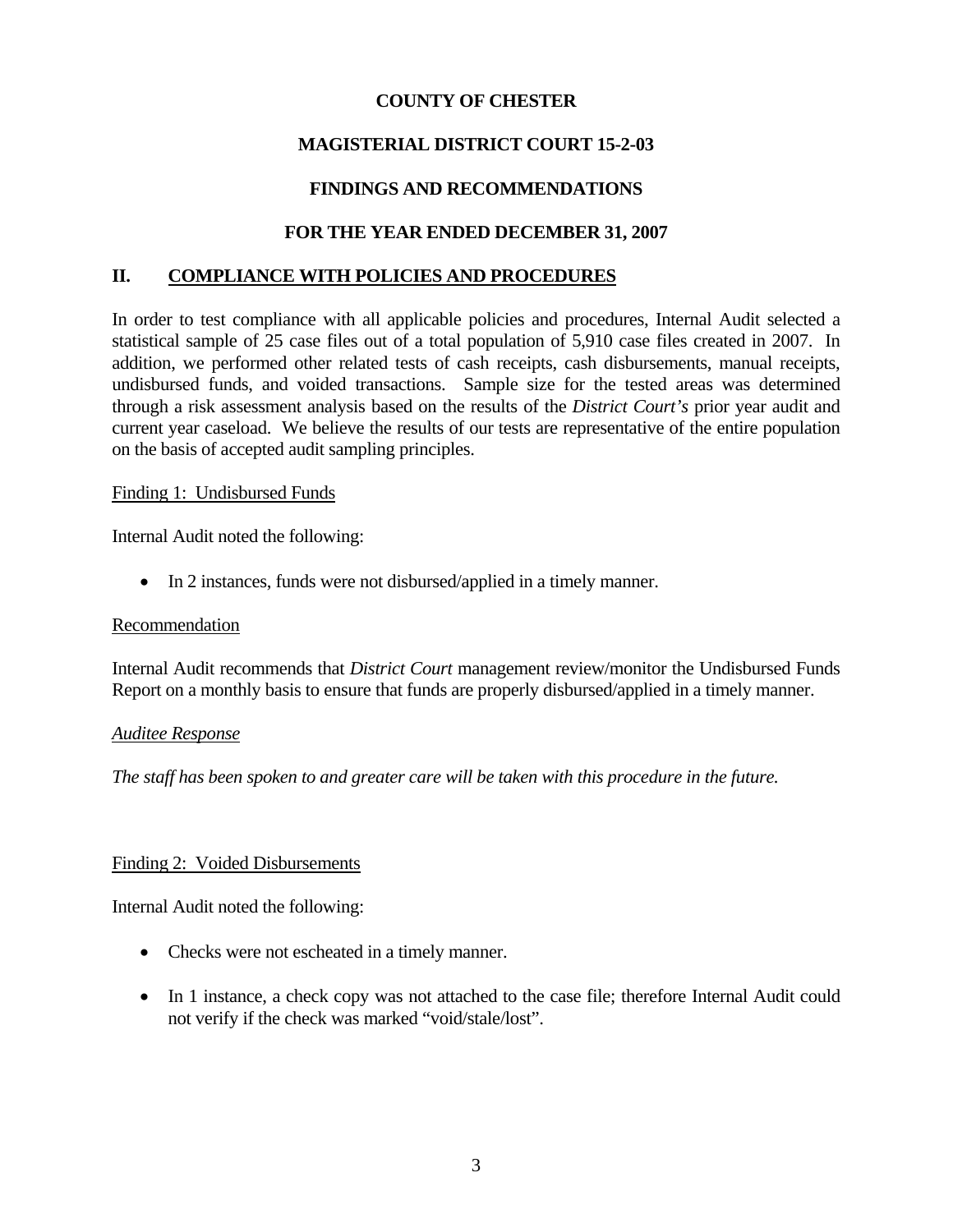## **MAGISTERIAL DISTRICT COURT 15-2-03**

## **FINDINGS AND RECOMMENDATIONS**

## **FOR THE YEAR ENDED DECEMBER 31, 2007**

## **II. COMPLIANCE WITH POLICIES AND PROCEDURES**

Finding 2: Voided Disbursements (continued)

#### Recommendation

Internal Audit recommends that *District Court* management and staff adhere to the void check procedures as outlined in the District Justice Automated Office Clerical Procedures Manual. Internal Audit also recommends that *District Court* management monitor the list of outstanding checks monthly in order to perform due diligence and to escheat stale dated checks in a timely manner.

#### *Auditee Response*

*Greater care will be taken in the future with this procedure.*